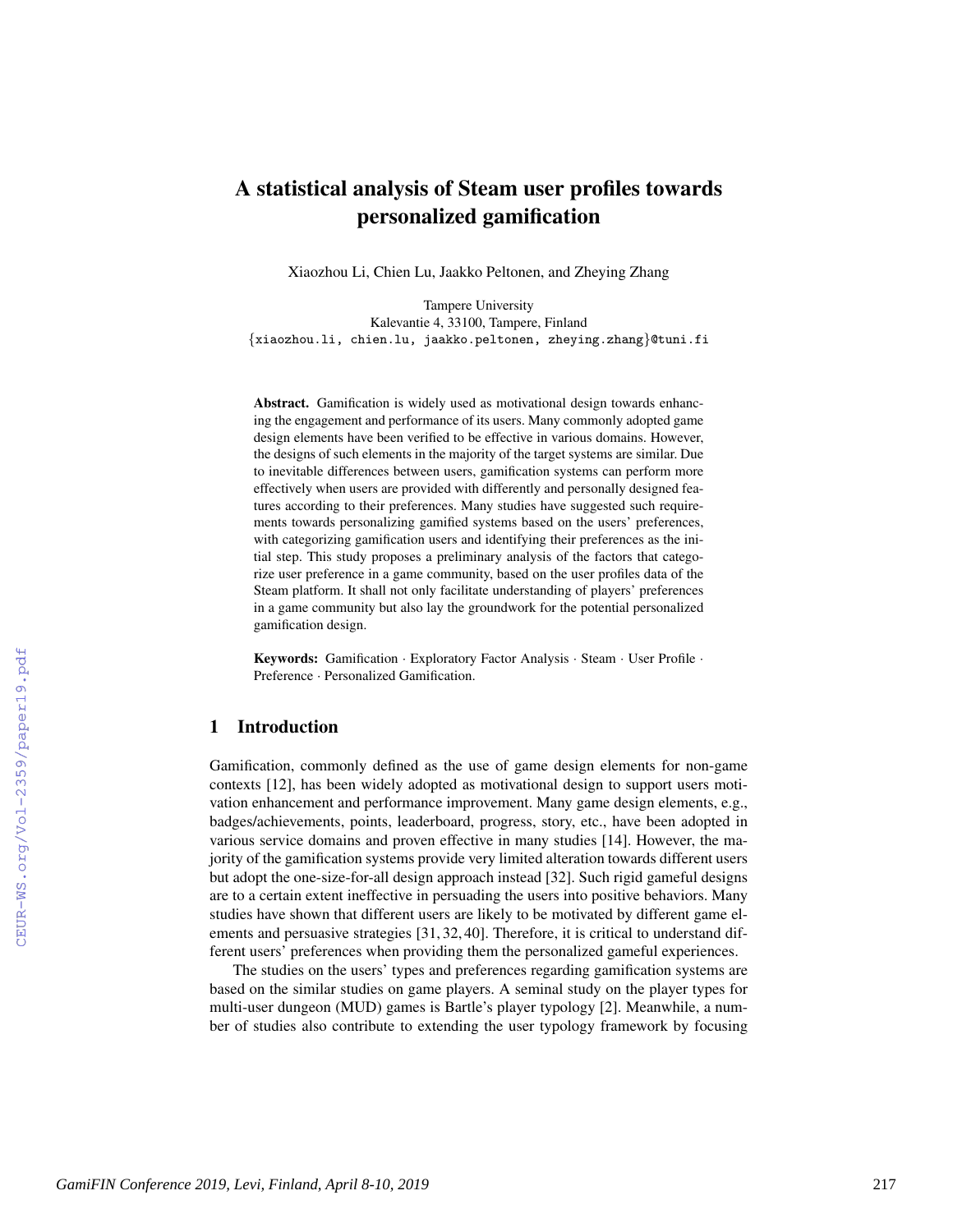on psychographic and behavioral aspects [15]. Even though the direct connection is not addressed, such studies on player typology do facilitate the understanding of users preference of play style and their motivations of playing [15]. On the other hand, a gamification-specific user typology framework is developed by Marczewski [26], who proposes six gamification user types based on intrinsic or extrinsic motivational affordances [36] and their different degrees for the users. Furthermore, based on this particular framework, a 24-item survey response scale is presented to score users' preferences regarding the six different types of motivation toward a gameful system, which can therefore identify a users type and describe his/her preferences [42].

Despite the uniform well-defined player types and gamification user types, such a 'clear-cut' categorization approach can be questioned as a player may not belong to a certain type strictly [15, 21]. In addition, limitations of using survey data towards such categorization have also been recognized [42]. In this study, we focus on users of the Steam platform and their community-related behaviors presented on their profile pages. The users' Steam profiles provide various information, including the games they have, the game achievements, item trading, friends, groups, reviews, screenshots, profile customization options, and so on. The objective nature and large volume of such data shall has the potential to yield enhanced characterizations of users and their diferences. Herein, based on factor analysis of large user profile data, we identify the factors that characterize the differences between Steam users. Instead of a strict categorization of players, the study aims to answer what are the factors that distinguish Steam users from one another and determine their preferences, as well as how such distinguishing factors can be applied to facilitate personalized gamification design.

The paper is organized as follows. Section 2 introduces previous studies on game players and gamification user typologies and on analysis of the Steam platform and user data. Section 3 introduces our data collection and analysis methods, Sections 4 and 5 present results and discussion Section 6 concludes.

# 2 Related Work

#### 2.1 Player Types and Gamification User Types

The aim of segmentation in marketing is to identify different customer groups so that they are served with products and services that match their unique needs. Studies on player types also serve this purpose. The majority of the prevailingly cited studies focus on the player segmentation in terms of the behavioral and psychographic attributes instead of geographic or demographic ones [15]; our focus is similar, since our Steam profiles did not contain demographic/geographic attributes and we focused on the available profile information reflecting player behavior. When available, our modeling principle could accommodate demographic/geographic attributes as covariates.

Bartle's seminal player typology — Achiever, Explorer, Socializer and Killer — is based on the things people enjoy about MUD in either an action or interaction dimension towards either players or the game world [2]. It is also criticized for being dichotomous and too simplifying, as well as focusing on only one game genre instead of a broad range [3, 15, 42]. Extending Bartle's typology model, many studies have proposed similar typology models for online game players with specialized focuses [43, 45]. Many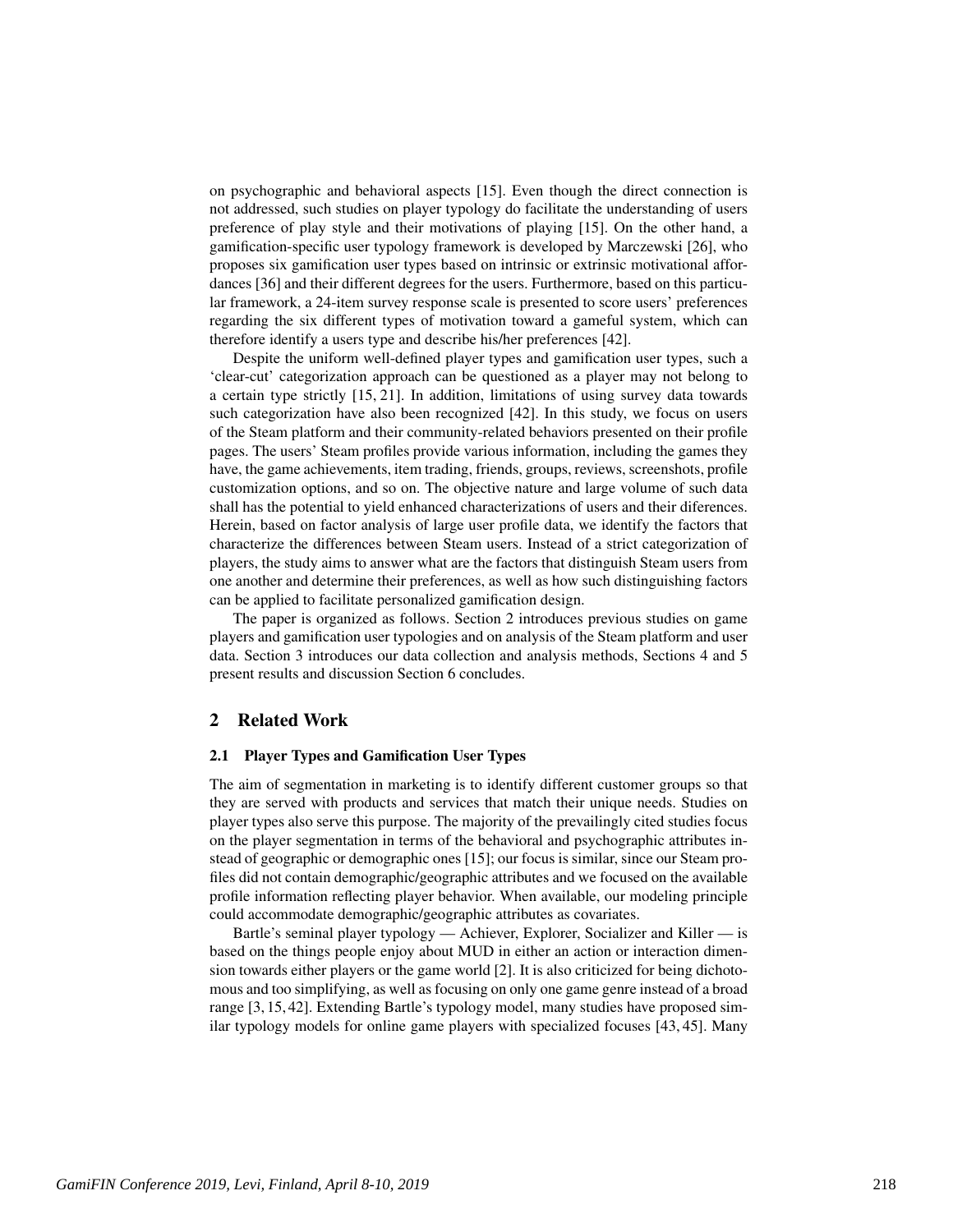other studies present different ways of categorizing players based on their various motivation and behaviors when not fixating on online games [21, 39]. Such player typology models provide ways to detect the difference in players and their preference regarding motivations and behaviors in general. On the other hand, many studies also focus more specifically on players' preferences regarding game design elements [11, 19].

The studies on gamification user types also adapt the results from the player typology studies. Such studies are mostly supported by the research on behavior motivations and personalities [29,36]. Regarding the user typology in the gamification domain, Marczewskis gamification user type model is the most cited work [26]. Motivated by the intrinsic and extrinsic motivational factors of the users, which is defined by the Self Determination Theory (SDT) [35], Marczewski categorizes the users of gamification services into six types, including socializers, achievers, philanthropists, free spirits, players, and disrupters. Other studies also attempt to provide adapted typology frameworks regarding specific domains [1,44]. Meanwhile, adapting Marczewski's gamification user types model, Tondello et al. present and validate a standard scale to determine users' preference towards gamification systems regarding different motivation types [42]. Based on that, their subsequent works contribute to suggesting gameful design elements regarding user preferences, personalizing persuasive strategies, and creating a recommender system model for personalized gamification [32, 40, 41]. However, mentioned as their limitation, the data are self-reporting and subject heavily to participants' personal understanding of survey statements and preferences towards diverse game elements. Thus, relevant objective data with a larger sample volume can address such limitation and can also yield alternative results.

## 2.2 The Steam Platform and Users

Steam, a popular digital game distribution platforms, has drawn attention from the academia. Becker et al. analyze the role of games and groups in the Steam community and present the evolution of its network over time [5]. O'Neill et al. also investigate the Steam community but focus on the gamers' behaviors, in terms of their social connectivity, playtime, game ownership, genre affinity, and monetary expenditure [30], whereas Blackburn et al. focus more specifically on the cheating behavior [7]. Many other studies also investigate the various perspectives of players' behaviors on the Steam platform. For example, Sifa et al. investigate the players' engagement and cross-game behavior by analyzing their different playtime frequency distributions [37,38]. Baumann et al. focus on "hardcore" gamers' behavioral categories based on their Steam profiles [4]. Lim and Harrell examine players' social identity and the relation between their profile maintaining behaviors and their social network size [22]. Meanwhile, other scholars also study the other perspectives of Steam, such as, recommender systems for its content [6], early access mechanism [24], game updating strategies [23], game reviews [25], and so on. However, research on characterizing players based on their Steam profile data towards analyzing players' preference to different game design elements is still limited.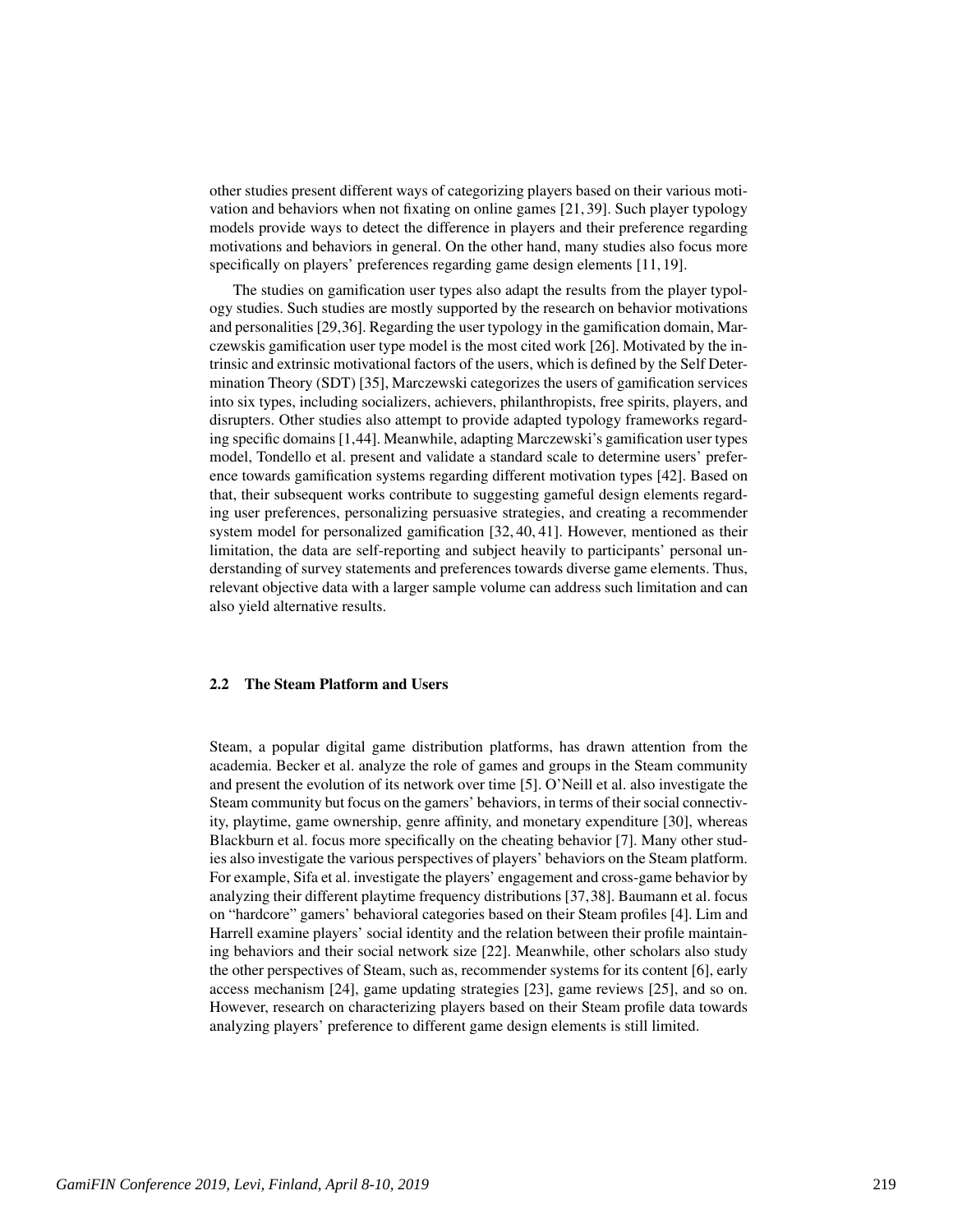# 3 Method

### 3.1 Data Collection

A web crawler based on the Beautiful Soup Python module was created to collect data from public user profiles. The data collection proceeded in a "snowball" manner. The crawler started from one user's Steam profile URL which was selected at random from the top 10 Steam user leaderboard, and crawled the list of the user's friends profile URL. Iteratively, the list of users was grown via crawling the friends of each of the existing users on the list and appending the results to the end of the list. Although guaranteeing an unbiased sample from such a huge base is difficult and our gathered dataset is necessarily small, it can still achieve a good representativity. Duplicated profile URLs, as well as private ones from which no valid data can be obtained, were eliminated. To reduce crawling time while achieving reasonable coverage, only profile URLs were crawled, and from the initial data pool of 2561387 unique user profile URLs, we collected the profile information on a random subset of the URLs which includes 60267 users. The crawled features include *Levels*, *Showcases*, *Badges*, *Number of Games*, *Screenshots*, *Workshop Items*, *Videos*, *Reviews*, *Guides*, *Artworks*, *Groups*, *Friends*, *Items Owned*, *Trades Made*, *Market Transactions*, *Achievements*, *Perfect Games*, *Game Completion Rate*, and four binary *profile customization* related variables: *Avatar*, *Status*, *Background*, and *Favorite Badge* customization (customized or not). To summarize the binary variables per user, we define an aggregate value called *Profile Customization* whose value is the percent of 'customized' values: for example, if a particular user customized three of the four items mentioned above, his/her *Profile Customization* score will be assigned as 0.75. In addition, each user's active time span was also collected based on the time when the user last logged off and the time when the user created the account, using the SteamAPI. To take the user activity into account, we further computed the duration the profile had existed using the above-mentioned information and utilized it to normalize the profile variables, by simply dividing each variable by the profile duration.

#### 3.2 Exploratory Factor Analysis

To uncover the underlying structures of the Steam user profiles, an exploratory factor analysis (EFA, [13]) is conducted. It enables us to reduce the complexity of the data, explain the observations with a smaller set of latent factors and discover the relations between variables. Unlike clustering which discovers groups of players, EFA discovers underlying axes characterizing players and their differences. In game culture studies, EFA has been widely used especially in studies related to user/player types and user motivations (e.g. [42, 43]). Extracted EFA factors can also be a basis for analysis such as clustering (player segmentation) or prediction in follow-up work; we focus on discovering underlying axes of variation in Steam user profiles through EFA and their applications in gamification.

One common issue in EFA is how to decide the number of factors. In this paper, the parallel analysis (PA) introduced by Horn [18] is adopted to solve the problem. It has been widely used and has given good results in recent research works (e.g. [33,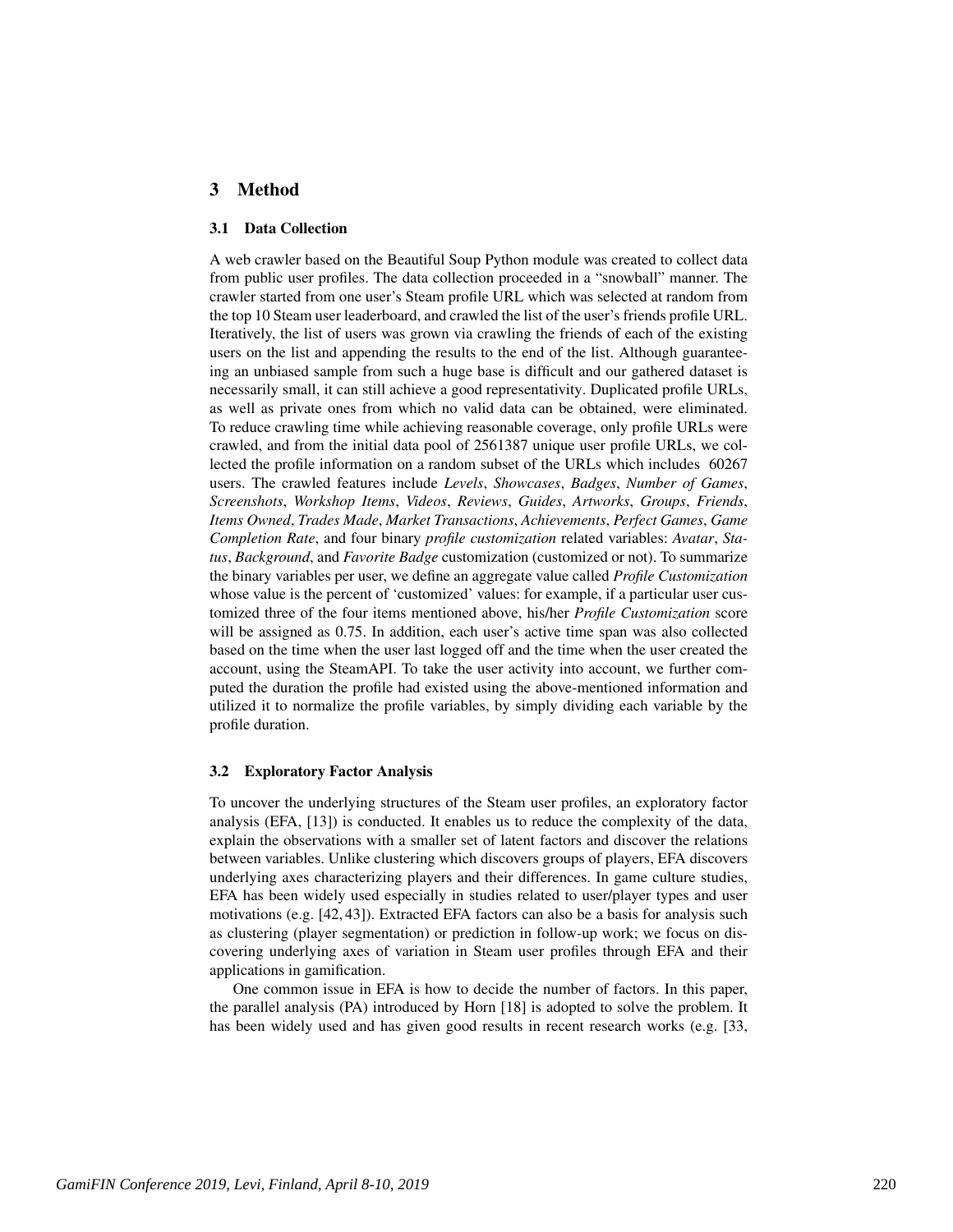34]). Several comparative studies (e.g. [8, 46]) have shown that it is an effective way to determine the number of factors.

| Factor Observed Eigenvalue Simulated Eigenvalue |       |       |  |  |  |
|-------------------------------------------------|-------|-------|--|--|--|
|                                                 | 3.104 | 1.031 |  |  |  |
| 2                                               | 2.744 | 1.025 |  |  |  |
| 3                                               | 1.650 | 1.021 |  |  |  |
| 4                                               | 1.382 | 1.018 |  |  |  |
| 5                                               | 1.167 | 1.015 |  |  |  |
| 6                                               | 1.130 | 1.011 |  |  |  |
|                                                 | 1.073 | 1.008 |  |  |  |
| 8                                               | 1.027 | 1.006 |  |  |  |
| g                                               | 0.916 | 1.003 |  |  |  |

Table 1. Result of Parallel Analysis

In PA, the Monte Carlo simulation technique is employed to simulate random samples consisting of uncorrelated variables that *parallel* the number of samples and variables in the observed data. From each such simulation, eigenvalues of the correlation matrix of the simulated data are extracted, and the eigenvalues are, as suggested in the original paper [18], averaged across several simulations. The eigenvalues extracted from the correlation matrix of the observed data, ordered by magnitude, are then compared to the average simulated eigenvalues, also ordered by magnitude. The decision criteria is that the factors with observed eigenvalues higher than the corresponding simulated eigenvalues are considered significant. Hereby, we conduct the parallel analysis task with 5000 simulations to determine the number of factors.

To simplify interpretation of the factor analysis result, the *varimax* rotation technique [20] which maximizes the variance of the each factor loading is employed. Results with an alternative rotation approach *promax* [17] were similar.

## 4 Result

#### 4.1 Factor Analysis

The result of the parallel analysis is shown in Table 1. Based on the mentioned criteria, the turning point can be found easily by examining the differences between observed eigenvalues and simulated eigenvalues. Since the simulated eigenvalue becomes greater than the observed eigenvalue in the 9th factor (1.003 and 0.916 respectively), the first 8 factors are retained. The corresponding factor loadings can be found in Table 2. A cross-loading of the variable Profile.Customization was found on Factor 1 and 7, we further computed the Cronbach's alpha [9] on those two factors to evaluate their internal consistency and the values are found acceptable (0.87 and 0.71 respectively).

#### 4.2 Factors Interpretation

Based on the result of EFA, we interpret each of the eight factors and summarize each of the unique preference attributes of Steam users.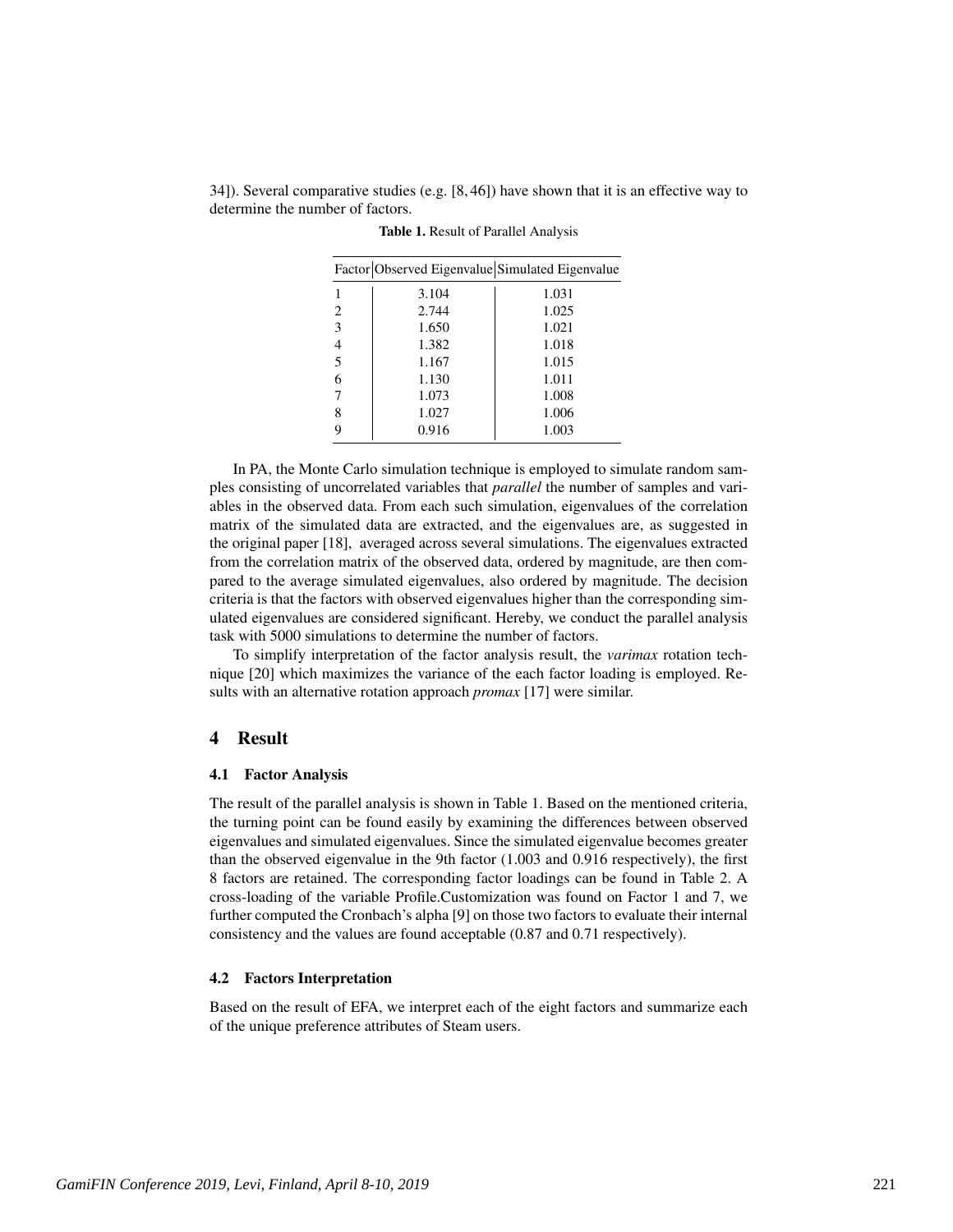Table 2. Loadings of the Extracted Factors

| Variable              | Factor 1 | $\mathcal{D}_{\mathcal{L}}$ | 3                    | 4                                        | 5                     | 6                          | 7                                                            | 8     |
|-----------------------|----------|-----------------------------|----------------------|------------------------------------------|-----------------------|----------------------------|--------------------------------------------------------------|-------|
| Level                 | 0.641    |                             |                      |                                          |                       |                            | $-0.005$ 0.004 $-0.002$ 0.008 $-0.013$ $-0.263$ 0.002        |       |
| Showcases             | 0.026    | 0.107                       | 0.065                |                                          |                       | $0.828$ 0.162 0.180        | 0.028                                                        | 0.067 |
| <b>Badges</b>         | 0.954    | 0.033                       | 0.004                | 0.010                                    | 0.006                 | 0.043                      | 0.016                                                        | 0.004 |
| Games                 | 0.019    | 0.511                       | 0.020                | 0.016                                    |                       | 0.108 0.365                | 0.030                                                        | 0.088 |
| Screenshots           | $-0.000$ |                             |                      | 0.118 0.332 0.046 0.344 0.039            |                       |                            | 0.022                                                        | 0.490 |
| Workshop.Items        | 0.007    |                             |                      |                                          |                       |                            | $-0.045$ 0.042 0.127 0.789 $-0.027$ 0.003 $-0.082$           |       |
| Videos                | 0.002    |                             |                      |                                          |                       |                            | $-0.030 - 0.066$ $0.046$ $-0.074$ $-0.022$ $-0.003$ $0.901$  |       |
| Reviews               | 0.002    | 0.232                       | 0.039                |                                          |                       | $0.044$ 0.769 0.039 0.018  |                                                              | 0.113 |
| Guides                | 0.002    |                             |                      |                                          |                       |                            | $0.024$ $0.879$ $-0.031$ $-0.090$ $-0.003$ $-0.001$ $-0.002$ |       |
| Artwork               | 0.004    |                             | $-0.010$ 0.836 0.101 |                                          |                       | 0.192 0.006 0.018          |                                                              | 0.030 |
| Groups                | 0.078    | 0.017                       | 0.020                | 0.031                                    |                       | 0.026 0.008                | 0.951                                                        | 0.009 |
| Friends               | 0.947    | 0.002                       | 0.004                | 0.043                                    | 0.007                 | 0.014                      | 0.202                                                        | 0.001 |
| Items.Owned           | 0.004    | 0.048                       | 0.005                |                                          | $0.049 - 0.004$ 0.733 |                            | $0.006 - 0.022$                                              |       |
| Trades.Made           | $-0.003$ |                             |                      | $-0.142 - 0.002$ $0.281 - 0.063$ $0.551$ |                       |                            | $0.003 - 0.061$                                              |       |
| Market.Transactions   | 0.017    |                             |                      |                                          |                       |                            | $0.116$ $0.001$ $-0.063$ $0.044$ $0.645$ $-0.007$ $0.049$    |       |
| Achievements          | 0.005    | 0.865                       | 0.014                |                                          |                       |                            | $0.125$ $0.014$ $-0.010$ $-0.001$ $-0.011$                   |       |
| Perfect.Games         | 0.003    | 0.847                       | 0.006                | 0.210                                    |                       |                            | $0.105 - 0.045 - 0.002 - 0.017$                              |       |
| Game.Completion.Rate  | 0.008    | 0.274                       | 0.013                |                                          |                       | $0.852$ 0.054 -0.004 0.003 |                                                              | 0.021 |
| Profile.Customization | 0.808    |                             |                      |                                          |                       |                            | $-0.007 - 0.008 - 0.019 - 0.015 - 0.016$ 0.553 $-0.007$      |       |

Factor 1: Elite (Level, Badge, Friends, and Profile Customization) Factor 1 indicates the users' tendency to become the elite of the Steam community. The *elite* users focus on their social comparison advantages over the others by enhancing their quantifiable social scores, such as, levels, badges, and friends numbers. According to Steam's unique mechanism, the users can upgrade their levels and earn more badges without the requirements of exerting more effort in actual gameplay. Therefore, the elite users tend to value their social achievement more than experiences in gameplay. In addition, they also prefer profile customization in order to present their unique social identity.

Factor 2: Achiever (Games, Achievement, and Perfect Games) Users' tendency in Factor 2 indicates their preference towards mastering the games. They focus on completing games thoroughly and obtaining as many in-game achievements as possible. They also tend to enlarge their game collection whenever possible. Compared to the *elite* users, the *achiever* users prefer to put their effort in games and less in social.

Factor 3: Provider (Guides and Artworks) Users with high attribute in Factor 3 love to provide facilitation to the others with gameplay guides and self-created unique game-related arts. Different from *elite* and *achiever* users who focus on their social presence or achievement, the *provider* users tend to be more altruistic and care about other users and their game playing.

Factor 4: Completer (Showcases and Game Completion Rate) Similar to the *achiever* users, the *completer* users also focus on gameplay but less on achievements. They prefer to finish the games that they start but have less intention of pursuing the full achievement by investing extra amount of hours. Meanwhile, they like to show their possessions, e.g., showcases, as much as possible, but put less effort on organizing compared with the *elite* users.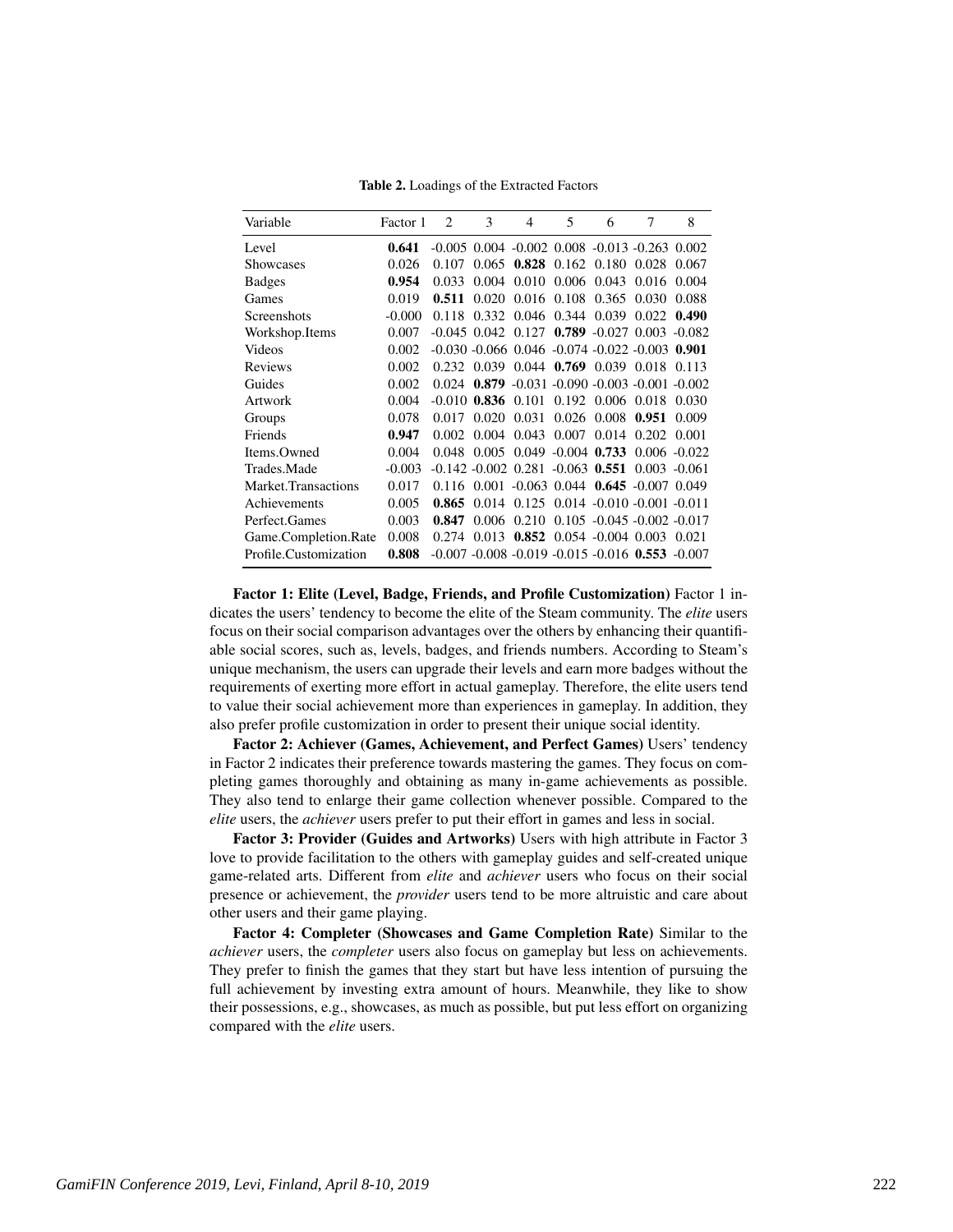Factor 5: Improver (Workshop Items and Reviews) Users with high value on Factor 5 focus on game improvement. They make efforts to add unique experiences to games via workshop items and reviews. These encourage developers to improve the games and publish better games in the future. Similar to *provider* users, they are also altruistic but focus more on game quality.



Fig. 1. An Example of User Preference Attributes Radar Chart

Factor 6: Trader (Item Owned, Trades Made, and Market Transaction) The *trader* users do not pay much attention to either games or social, but to buying and selling game related virtual items instead. According to Steam's mechanism, users neither have to own or play games to obtain items nor have to become friends with others or join groups to make trades. Thus, *trader* users tend to make the community a business playground, buying low and selling high.

Factor 7: Belonger (Groups and Profile Customization) Similar to the *elite* users, the *belonger* users also tend to focus more on social interaction than gameplay, when the difference is that the belonger users prefer the feeling of relatedness and belonging, rather than social comparison. Belonging to social groups is always their first priority. Having a proper customized profile is thus also necessary to fit them in the groups.

Factor 8: Nostalgist (Screenshots and Videos) Users with high *nostalgist* attribute have the tendency of restoring their gameplay memories by taking screenshots and recording videos. They also share their gameplay memories with others in the activity timeline, so that other players can enjoy the unique scenes and compare to their own gameplay too. Meanwhile, the "thumbs up" and appreciation from the others is their reward.

It is worth noting that the eight factors aim to explore the various attributes of Steam users instead of arbitrarily categorizing each user into a single type. Generally, each individual user shall contain certain scores in all given attributes while the attribute value distribution of different users shall differ. Meanwhile, each user may also contain high or low score in multiple attributes simultaneously. By reducing the variable dimensions to one for each attribute and normalizing the value, each individual user shall have a radar chart illustrating his/her salient attributes. Fig. 1 shows an example of a user who possesses a salient attribute of *improver* and is creative with workshop items and also loves to contribute in improving games by giving reviews. Meanwhile, this particular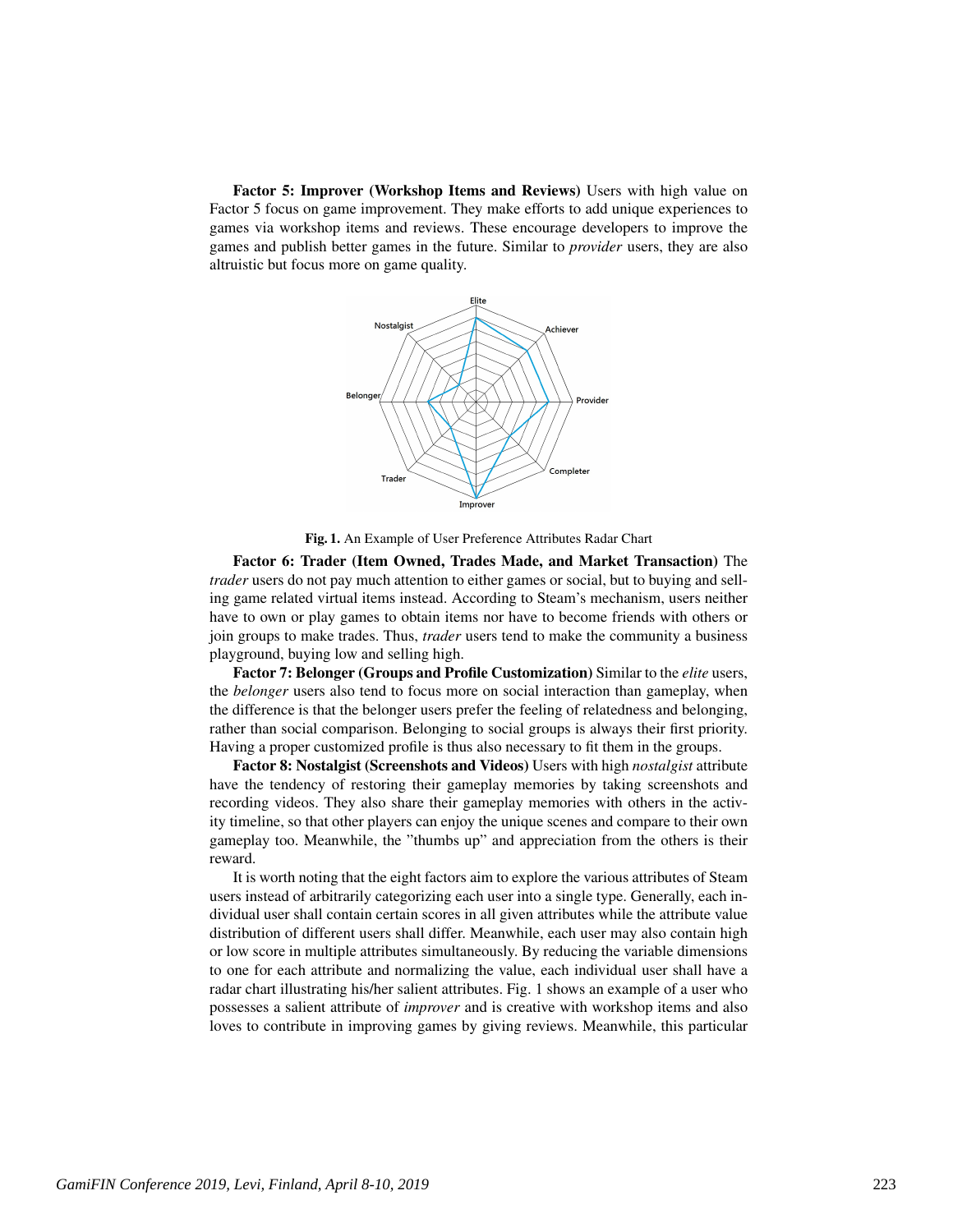user also possesses relevantly salient attributes of *elite*, *achiever*, and *provider*. It indicates that the user also favors gaining levels, badges, and achievements, and providing guides and artworks to the community.

|          | <b>Attributes Steam Variables</b> | Motivation Types [10, 36] Gameful Elements [40] |               |
|----------|-----------------------------------|-------------------------------------------------|---------------|
| Elite    | Level                             | Mastery                                         | Progression   |
|          | <b>Badges</b>                     | Mastery                                         | Incentive     |
|          | Friends                           | Relatedness                                     | Socialization |
|          | Profile Customization             | Autonomy                                        | Customization |
| Achiever | Games                             | Mastery                                         | Progression   |
|          | Achievements                      | Mastery                                         | Incentive     |
|          | <b>Perfect Games</b>              | Mastery                                         | Incentive     |
| Provider | Guides                            | Mastery, Purpose                                | Altruism      |
|          | Artwork                           | Autonomy                                        | Altruism      |
|          | Completer Showcases               | Autonomy, Mastery                               | Customization |
|          | Game Completion Rate Mastery      |                                                 | Progression   |
| Improver | Workshop Items                    | Autonomy, Purpose                               | Altruism      |
|          | Reviews                           | Autonomy, Purpose                               | Altruism      |
| Trader   | <b>Items Owned</b>                | Mastery                                         | Incentive     |
|          | <b>Trades Made</b>                | Relatedness                                     | Socialization |
|          | <b>Market Transactions</b>        | Relatedness                                     | Socialization |
| Belonger | Groups                            | Relatedness                                     | Socialization |
|          | Profile Customization             | Autonomy                                        | Customization |
|          | Nostalgist Screenshots            | Autonomy, Relatedness                           | Socialization |
|          | Videos                            | Autonomy, Relatedness                           | Socialization |

Table 3. An Example Mapping between Preference Attributes and Motivation Types

To apply such a preference framework in gamification design, based on the variables each attribute is related to, we could find connections between attributes and the established intrinsic motivation types or other similar gamification design models or frameworks. With different player motivation and design elements frameworks, the application towards personalized gamification design could differ. Table 3 is an example of connecting the obtained preference attributes with the SDT motivation types [10, 36] and the gameful design elements categories [40]. Ideally, each Steam variable can be mapped to a certain type of motivation and a particular gameful design element category. Subsequently, the motivation that drives the corresponding preference attributes and the related gameful design element set can be decided and weighted (e.g., based on relatedness of the variables to the attributes). However, such presumption of connecting attributes, motivation types, and design elements can be subjective, when the motivation of each user towards each individual Steam variable is unknown and hard to be dichotomized. For example, 'Level' is likely to be driven by the motivation of mastery, when, on the other hand, particularly in Steam, higher level means that the user will have more badges and showcases to customize. Therefore, the 'Level' variable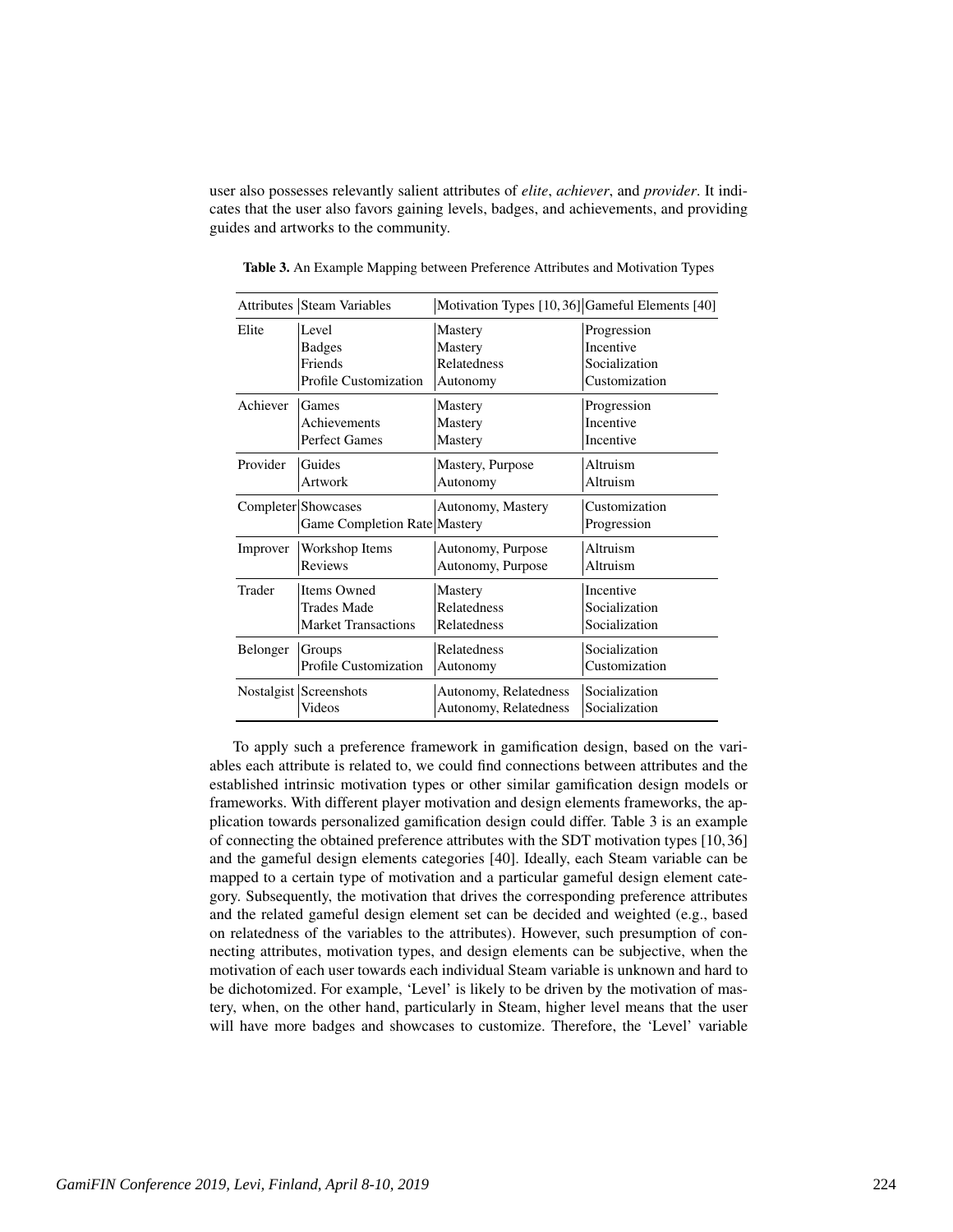is driven by the motivation of autonomy, to some extent. Furthermore, a quantifiable value of 'Level', together with 'Badges' and 'Profile Customization', can be also seen as the tendency towards social comparison. Such equivocality shall be addressed with potential ordering or voting schemes.

# 5 Discussion

Compared with Lim and Harrell's study on players' social identity [22], we cover more perspectives of Steam users' social behaviors in the gamer community by extending the data collection to more features. However, different from Sifa et al.'s work [38] our data covers only the Steam users' profile information and not users' in-game behaviors. Thus, with the current dataset, mapping from the obtained user preferences towards the gameful design elements regarding heavily in-game behaviors, such as, immersion or risk/reward, is not possible [40]. Furthermore, based on the goal of this study to study users' preference regarding gamification design, the data limits generalization towards all gamification users instead of only gamers. Despite the above limitations, the data (similar to other product-oriented social media profiles, e.g. Amazon profiles) can be seen as more generalized rather than focusing on gamers from specific games or genres. Compared with previous studies on gamification user types [40,42], such data collected from user profiles can be more objective than self-reported survey data.

This study presents a data-driven approach to investigating users' preferences towards game design elements. The resulting axes of variation among players can be inspected and used in gamification. In future work the results can also be used as a basis for categorization of players; data-driven approaches [16] can improve efficiency and representativeness compared to manually designed categories. One follow-up direction is to build a collaborative filtering recommender system based on similarity of users' preference towards various game design elements, allowing a personalized gamification design based on the recommendation for each user [41]. Another future direction is to validate the user preference framework with empirical analysis. For example, the user preference scale of Tondello et al. [42] can be adopted as a reference, with Steam users as participants. Furthermore, the data volume can be enlarged with more users, e.g., by crawling from multiple seed users; our data could further be combined with additional data regarding, e.g., players' in-game behaviors, preference on game genres, and reviews on games. After validation, the proposed user preference framework can be applied to future data-driven player studies. Together with previous gamification design methods [27], the framework will facilitate gamification design and provides an efficient way to address key issues in the user analysis phase [28].

# 6 Conclusion

We presented an exploratory way of analyzing user presences towards game design elements using Steam user profile data. Using EFA, eight factors/attributes are gained, the value of which can be used to define each individual user's preference regarding behaviors in the Steam community. Together with the connection between such behaviors and the underlying motivation types and gameful design elements, each user's preference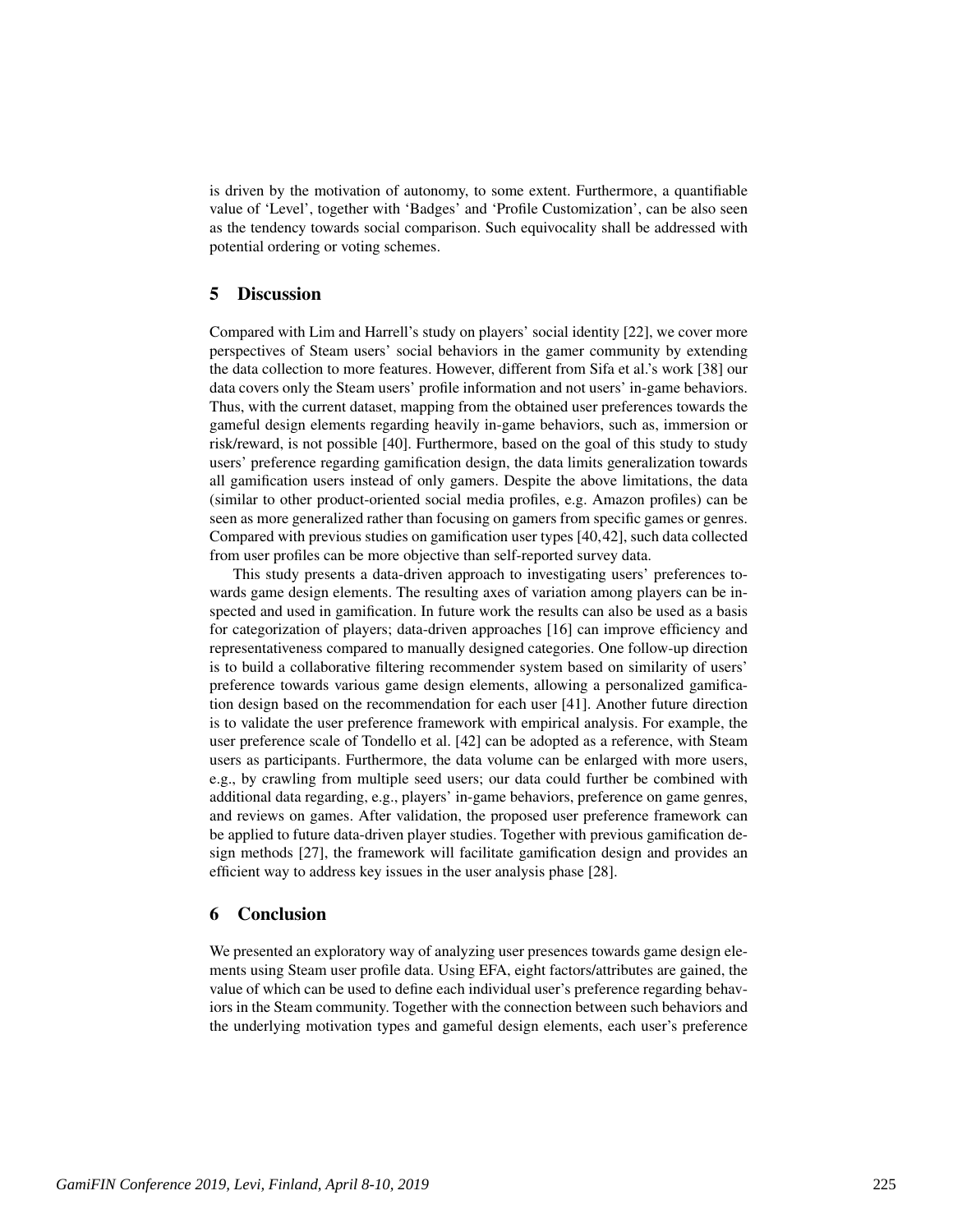regarding gamification systems can be also perceived. Due to the quantifiable and objective nature of the data, such estimation of the users' preference can be more precise. It will contribute to the future work of personalized gamification design and creation of recommender systems for personalized gamification in a data-driven manner.

*Acknowledgments.* This research was supported by the Academy of Finland project Centre of Excellence in Game Culture Studies (CoE-GameCult, 312395).

## References

- 1. Barata, G., Gama, S., Jorge, J.A., Gonçalves, D.J.: Relating gaming habits with student performance in a gamified learning experience. In: Proceedings of the first ACM SIGCHI annual symposium on Computer-human interaction in play. pp. 17–25. ACM (2014)
- 2. Bartle, R.: Hearts, clubs, diamonds, spades: Players who suit muds. Journal of MUD research 1(1), 19 (1996)
- 3. Bateman, C., Lowenhaupt, R., Nacke, L.: Player typology in theory and practice. In: DiGRA Conference (2011)
- 4. Baumann, F., Emmert, D., Baumgartl, H., Buettner, R.: Hardcore gamer profiling: Results from an unsupervised learning approach to playing behavior on the steam platform. Procedia Computer Science 126, 1289–1297 (2018)
- 5. Becker, R., Chernihov, Y., Shavitt, Y., Zilberman, N.: An analysis of the steam community network evolution. In: Electrical & Electronics Engineers in Israel (IEEEI), 2012 IEEE 27th Convention of. pp. 1–5. IEEE (2012)
- 6. Bertens, P., Guitart, A., Chen, P.P., Periañez, Á.: A machine-learning item recommendation system for video games. arXiv preprint arXiv:1806.04900 (2018)
- 7. Blackburn, J., Simha, R., Kourtellis, N., Zuo, X., Long, C., Ripeanu, M., Skvoretz, J., Iamnitchi, A.: Cheaters in the steam community gaming social network. arXiv preprint arXiv:1112.4915 (2011)
- 8. Crawford, A.V., Green, S.B., Levy, R., Lo, W.J., Scott, L., Svetina, D., Thompson, M.S.: Evaluation of parallel analysis methods for determining the number of factors. Educational and Psychological Measurement 70(6), 885–901 (2010)
- 9. Cronbach, L.J.: Coefficient alpha and the internal structure of tests. psychometrika 16(3), 297–334 (1951)
- 10. Deci, E.L., Eghrari, H., Patrick, B.C., Leone, D.R.: Facilitating internalization: The selfdetermination theory perspective. Journal of personality 62(1), 119–142 (1994)
- 11. Denisova, A., Cairns, P.: First person vs. third person perspective in digital games: Do player preferences affect immersion? In: Proceedings of the 33rd Annual ACM Conference on Human Factors in Computing Systems. pp. 145–148. ACM (2015)
- 12. Deterding, S., Dixon, D., Khaled, R., Nacke, L.: From game design elements to gamefulness: defining gamification. In: Proceedings of the 15th international academic MindTrek conference. pp. 9–15. ACM (2011)
- 13. Hair, J.F., Black, W.C., Babin, B.J., Anderson, R.E., Tatham, R.L., et al.: Multivariate data analysis (vol. 6) (2006)
- 14. Hamari, J., Koivisto, J., Sarsa, H.: Does gamification work?–a literature review of empirical studies on gamification. In: 2014 47th Hawaii international conference on system sciences (HICSS). pp. 3025–3034. IEEE (2014)
- 15. Hamari, J., Tuunanen, J.: Player types: A meta-synthesis. Transactions of the Digital Games Research Association 1(2), 29 (2014)
- 16. Han, J., Pei, J., Kamber, M.: Data mining: concepts and techniques. Elsevier (2011)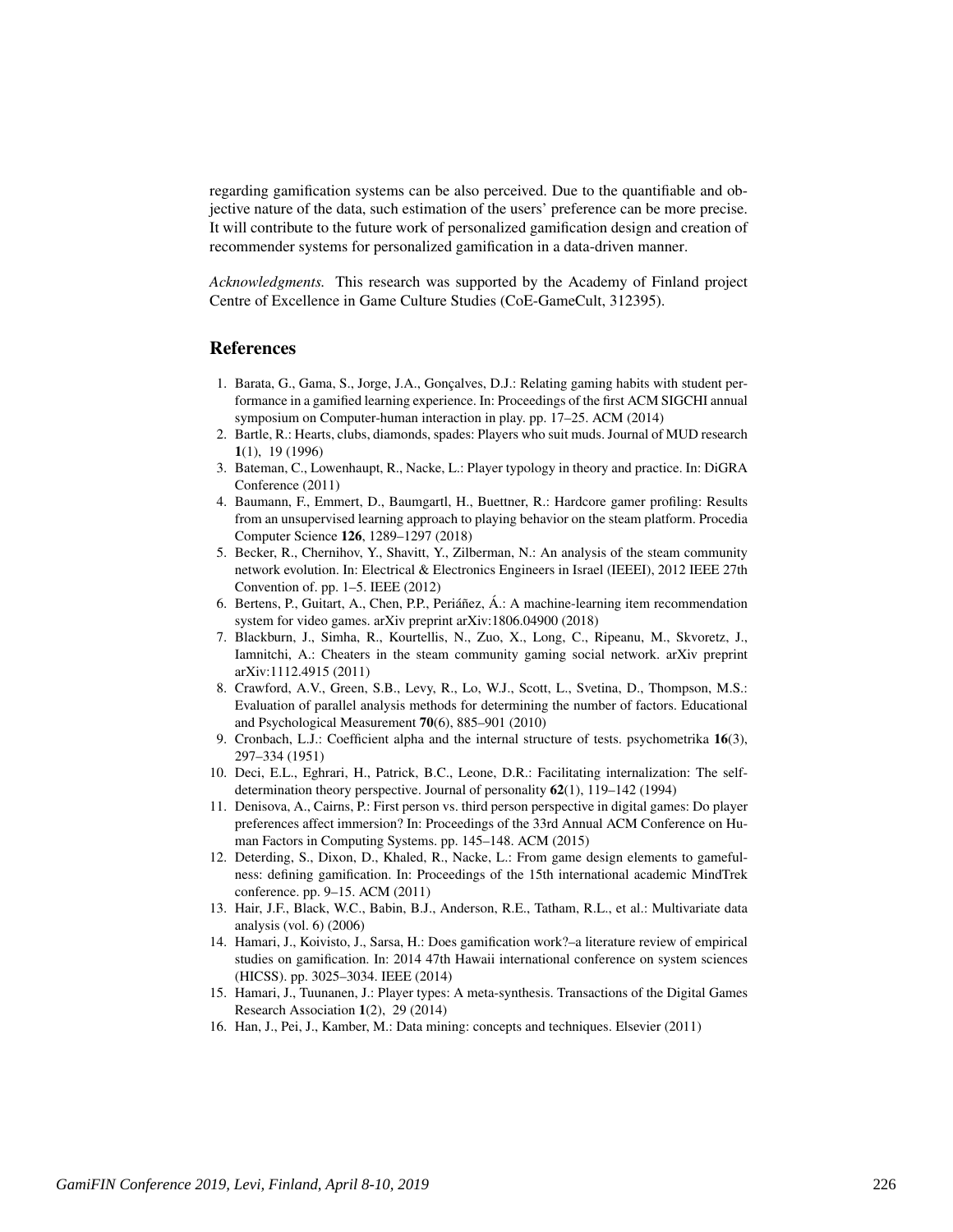- 17. Hendrickson, A.E., White, P.O.: Promax: A quick method for rotation to oblique simple structure. British journal of statistical psychology 17(1), 65–70 (1964)
- 18. Horn, J.L.: A rationale and test for the number of factors in factor analysis. Psychometrika 30(2), 179–185 (1965)
- 19. Hsu, S.H., Kao, C.H., Wu, M.C.: Factors influencing player preferences for heroic roles in role-playing games. CyberPsychology & Behavior 10(2), 293–295 (2006)
- 20. Kaiser, H.F.: The varimax criterion for analytic rotation in factor analysis. Psychometrika 23(3), 187–200 (1958)
- 21. Kallio, K.P., Mäyrä, F., Kaipainen, K.: At least nine ways to play: Approaching gamer mentalities. Games and Culture  $6(4)$ , 327–353 (2011)
- 22. Lim, C.U., Harrell, D.F.: Developing social identity models of players from game telemetry data. In: AIIDE (2014)
- 23. Lin, D., Bezemer, C.P., Hassan, A.E.: Studying the urgent updates of popular games on the steam platform. Empirical Software Engineering 22(4), 2095–2126 (2017)
- 24. Lin, D., Bezemer, C.P., Hassan, A.E.: An empirical study of early access games on the steam platform. Empirical Software Engineering 23(2), 771–799 (2018)
- 25. Lin, D., Bezemer, C.P., Zou, Y., Hassan, A.E.: An empirical study of game reviews on the steam platform. Empirical Software Engineering pp. 1–38 (2018)
- 26. Marczewski, A.: Even ninja monkeys like to play: Gamification, game thinking & motivational design. Gamified UK (2015)
- 27. Mora, A., Riera, D., Gonzalez, C., Arnedo-Moreno, J.: A literature review of gamification design frameworks. In: 2015 7th International Conference on Games and Virtual Worlds for Serious Applications (VS-Games). pp. 1–8. IEEE (2015)
- 28. Morschheuser, B., Hassan, L., Werder, K., Hamari, J.: How to design gamification? a method for engineering gamified software. Information and Software Technology 95, 219– 237 (2018)
- 29. Nacke, L.E., Bateman, C., Mandryk, R.L.: Brainhex: preliminary results from a neurobiological gamer typology survey. In: International Conference on Entertainment Computing. pp. 288–293. Springer (2011)
- 30. O'Neill, M., Vaziripour, E., Wu, J., Zappala, D.: Condensing steam: Distilling the diversity of gamer behavior. In: Proceedings of the 2016 Internet Measurement Conference. pp. 81–95. ACM (2016)
- 31. Orji, R., Nacke, L.E., Di Marco, C.: Towards personality-driven persuasive health games and gamified systems. In: Proceedings of the 2017 CHI Conference on Human Factors in Computing Systems. pp. 1015–1027. ACM (2017)
- 32. Orji, R., Tondello, G.F., Nacke, L.E.: Personalizing persuasive strategies in gameful systems to gamification user types. In: Proceedings of the 2018 CHI Conference on Human Factors in Computing Systems. p. 435. ACM (2018)
- 33. Pontes, H.M., Griffiths, M.D.: Measuring dsm-5 internet gaming disorder: Development and validation of a short psychometric scale. Computers in Human Behavior 45, 137–143 (2015)
- 34. Reilly, A., Eaves, R.C.: Factor analysis of the minnesota infant development inventory based on a hispanic migrant population. Educational and psychological measurement  $60(2)$ ,  $271-$ 285 (2000)
- 35. Ryan, R.M., Deci, E.L.: Intrinsic and extrinsic motivations: Classic definitions and new directions. Contemporary educational psychology 25(1), 54–67 (2000)
- 36. Ryan, R.M., Deci, E.L.: Self-determination theory and the facilitation of intrinsic motivation, social development, and well-being. American psychologist 55(1), 68 (2000)
- 37. Sifa, R., Bauckhage, C., Drachen, A.: The playtime principle: Large-scale cross-games interest modeling. In: CIG. pp. 1–8 (2014)
- 38. Sifa, R., Drachen, A., Bauckhage, C.: Large-scale cross-game player behavior analysis on steam. Borderlands 2, 46–378 (2015)